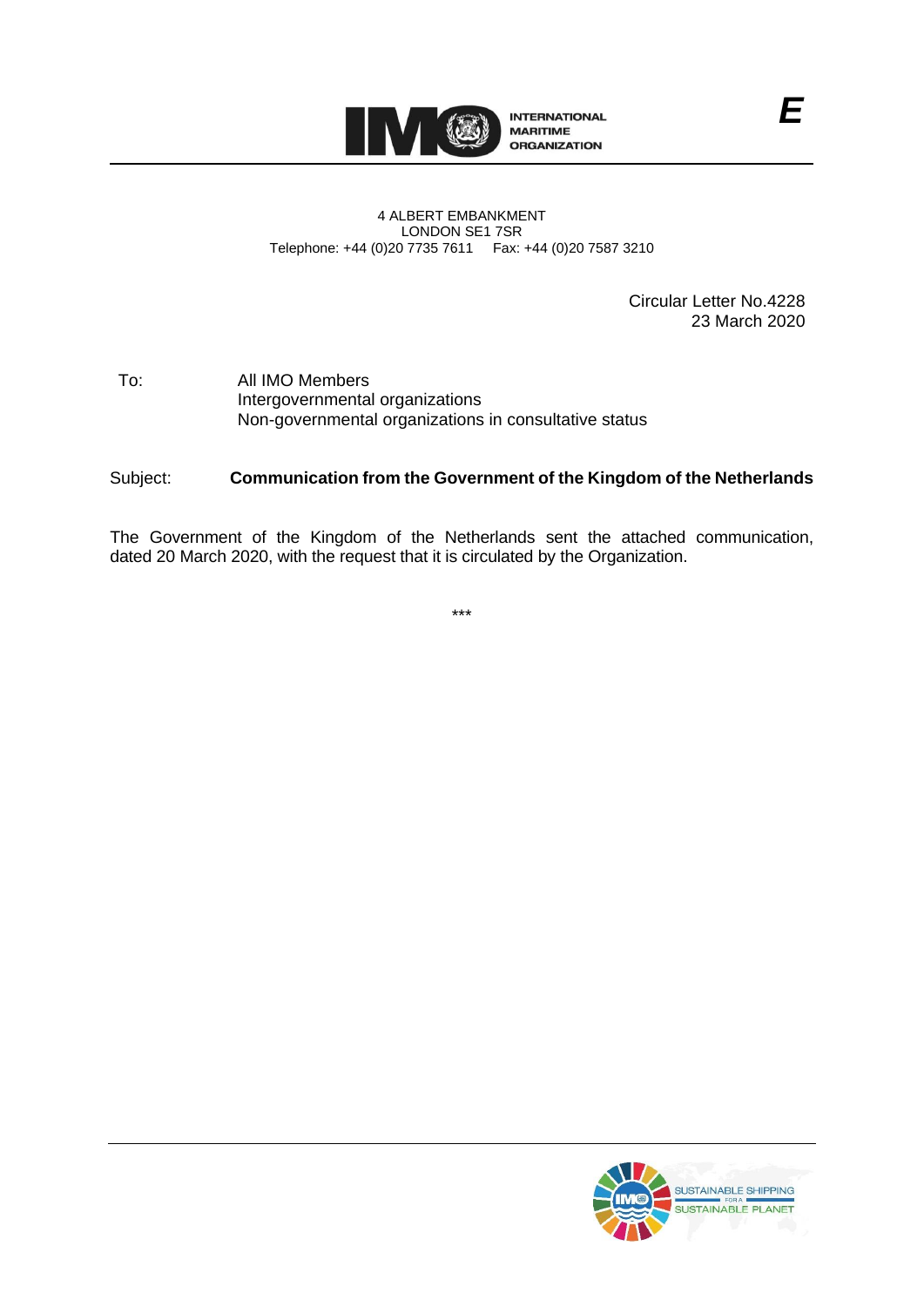

Ministry of Infrastructure and Water Management

> Return address Postbus 20904 2500 EX Den Haag

To: The Secretary-General of the International Maritime Organization 4 Albert Embankment SE1 7SR London **United Kingdom** 

**Bestuurskern** Maritime Affairs Sea Shipping department

Den Haag Postbus 20904 2500 EX Den Haag

**Contact** K. Metselaar Senior policy advisor

M+31(0)6-55292706 Kees.Metselaar@minienw.nl

**Our reference** IENW/BSK-2020/55442

Enclosure(s)  $\mathbf{1}$ 

Date 20 March 2020 Subject Coronavirus (covid-19) outbreak

Dear Mr. Secretary-General,

On behalf of the director Maritime Affairs of the Ministry of Infrastructure and Water Management please find attached the Coronavirus (COVID-19) Contingency Plan and Guidelines from the Netherlands Human Environment and Transport Inspectorate containing measures that are taken in relation to the certification of seafarers and the survey and certification of Netherlands flagged vessels.

These measures are the consequence of the many necessary restrictions that are taken worldwide, in particular on travelling, as a consequence of the Coronavirus (COVID-19) outbreak and are notified to the Organization in response to IMO's Circular Letter No.4204/Add.5.

It would be appreciated if you could bring this notification to the attention of the Contracting Governments.

Yours sincerely,

K. Metselaar Alternate permanent representative of the Kingdom of the Netherlands to the IMO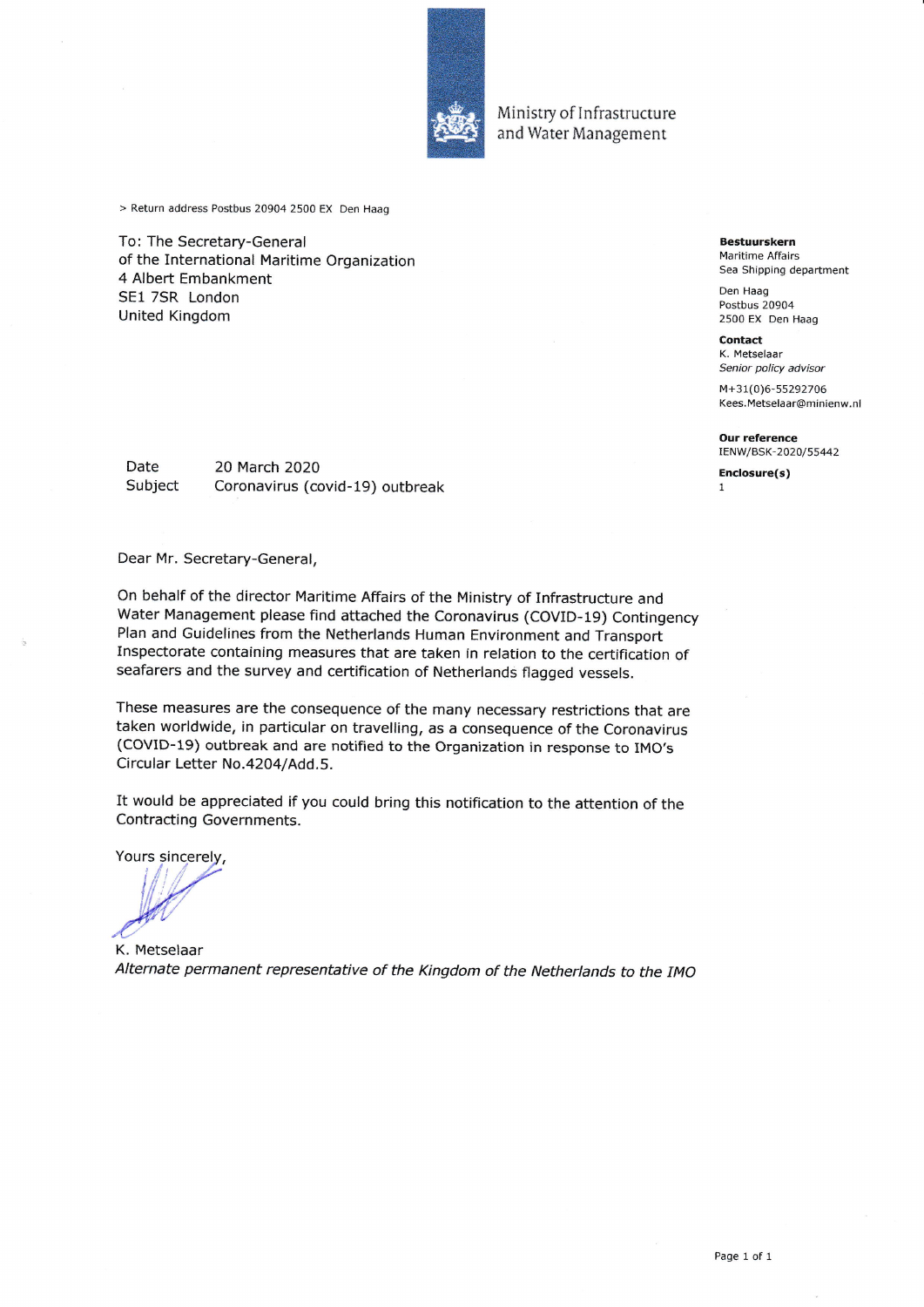

Ministry of Infrastructure and Water Management

Coronavirus (COVID-19) Contingency Plan and Guidelines

**Human Environment and Transport Inspectorate** Shipping Certification, Coordination and Plan Approval

Zwijndrecht Postbus 16191 2500 BD Den Haag

**Contact** Human Environment and Transport Inspectorate

nsi-tez-kv@ilent.nl **Date** 19 March 2020

# **Scope**

This contingency plan applies to all ships flying the flag of the Netherlands, including fishing trawlers > 75 meter.

Whilst compiling this section of the contingency plan and guidelines the Human Environment and Transport Inspectorate has taken IMO Circular Letter No.4204/Add.5 of 17 March 2020 into account.

# **Background**

Since the outbreak of the coronavirus disease in 2019 (COVID-19), the Human Environment and Transport Inspectorate has received inquiries from ship-owners and Recognized Organizations (RO's) regarding postponement of inspections and extending the validity of mandatory certificates due to difficulties caused by the COVID-19 outbreak. This includes an extension of statutory certificates or postponement of bottom inspections as a result of unavailable dry-dock facilities as well as timely completion of ISM Internal Audits and ISM/ISPS/MLC periodical verifications. Certificates of Competency, Certificates of Proficiency and Minimum Safe Manning Documents are taken into account as well.

Travelling, both nationally and internationally, has become increasingly difficult as travel bans have been imposed. Combined travel restrictions given by governments and companies cause difficulties with providing ships surveyors. Furthermore, numerous shipyards are not able to accommodate vessels, even for booked and planned inspections and surveys which require dry-docking.

Based on the above conditions, the Human Environment and Transport Inspectorate considers the COVID-19 outbreak to be a *force majeure* situation. For the Human Environment and Transport Inspectorate, the main focus is that ships registered under the flag of the Netherlands are able to continue to operate despite possible expired certificates caused by the current COVID-19 situation.

#### **Survey and Certification of ships flying the Dutch flag**

# **The shipowner is responsible to ensure that all ships are operating according to all applicable regulations.**

The Human Environment and Transport Inspectorate has decided that all ships' certificates which expire before **June 19th 2020** will remain valid for **3 months**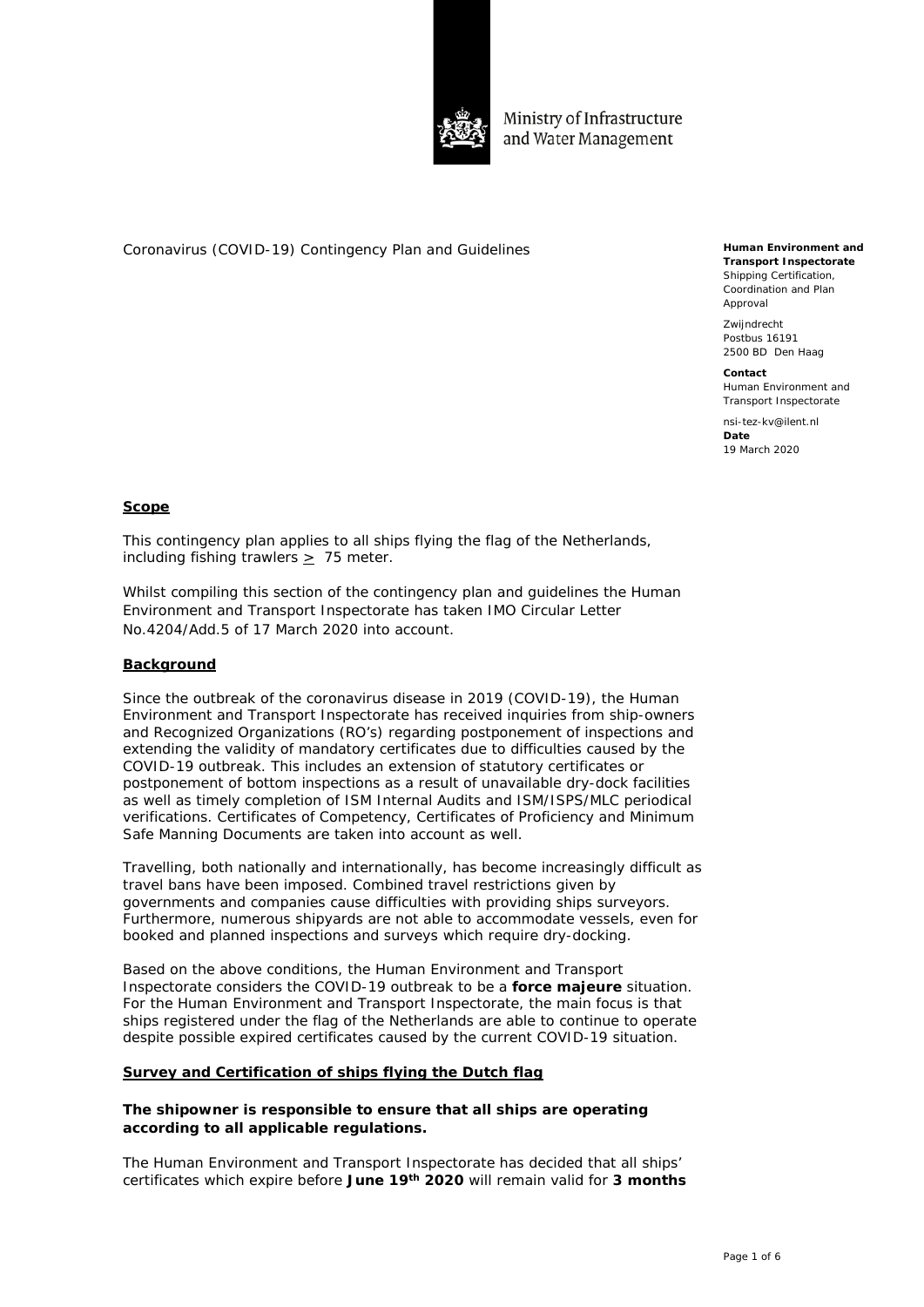without approval from the Human Environment and Transport Inspectorate or the RO.

The extension will also apply to certificates issued by service providers conducting services on behalf of the Administration or RO, including, but not limited to service providers re-certifying life-saving equipment, fire-fighting equipment or radio equipment.

The subject ship certificates are not required to be replaced by new certificates on which the extended date of expiry is stated.

The above also applies in relation to expiration of the validity of certificates due to the fact that required annual / periodical / intermediate **/** renewal surveys cannot be held within the expiry of the window by **June 19th 2020**.

In such cases where surveys are to be held / completed outside the time window, Human Environment and Transport Inspectorate will agree with that. The appropriate text for restore shall be used in these cases. The scope of survey that is to be used, may be the same as if subject survey would have been held within the original window.

Furthermore, the annual ISM internal audits are postponed for **3 months**, as described in paragraph 12.1 of the ISM Code in cases where audits cannot be carried out due to travel restrictions imposed by COVID19.

The ship owner shall notify the RO's Netherlands branch office in case they make use of the above- mentioned provision.

All cases shall be reported afterwards by the RO and sent to: [nsi-tez-kv@ilent.nl](mailto:nsi-tez-kv@ilent.nl)

A Statement of this special arrangement can be found on the ILT website [\(www.ilent.nl\)](https://eur01.safelinks.protection.outlook.com/?url=http%3A%2F%2Fwww.ilent.nl%2F&data=02%7C01%7Cmww.tsm%40dnvgl.com%7C5fa537724e7b42c5e92408d7ca5ef793%7Cadf10e2bb6e941d6be2fc12bb566019c%7C1%7C0%7C637200381572890612&sdata=gI6t9fLjyMJ7MCJ4VMoDpzOdM5pzz1MSNp0Av7c0aG0%3D&reserved=0) which can be shown if a ship flying the Dutch flag is inspected.

#### **Joining and Repatriation of seafarers from ships**

The instructions and restrictions issued by several affected countries is constantly updated.

Many Governments have now introduced national and local restrictions such as:

- Delayed port clearance
- Prevention of crew or passengers from embarking or disembarking which makes shore leave and crew changes impossible
- Prevention of unloading or loading cargo or stores, or taking on fuel, water, food and supplies
- Imposition of quarantine or refusal of port entry to ships in extreme cases

Passengers at airports can be screened before boarding an aircraft or they are obliged to fill in a health check questionnaire as well as a thermal scan test. The Master should verify with the local port authority if crew change or repatriation is possible.

#### **Exemptions to the Minimum Safe Manning Document (MSMD)**

If a crew member needs to leave the ship due to urgent circumstances and cannot be replaced immediately due to COVID-19 travel restrictions, a

**Human Environment and Transport Inspectorate** Shipping Certification, Coordination and Plan Approval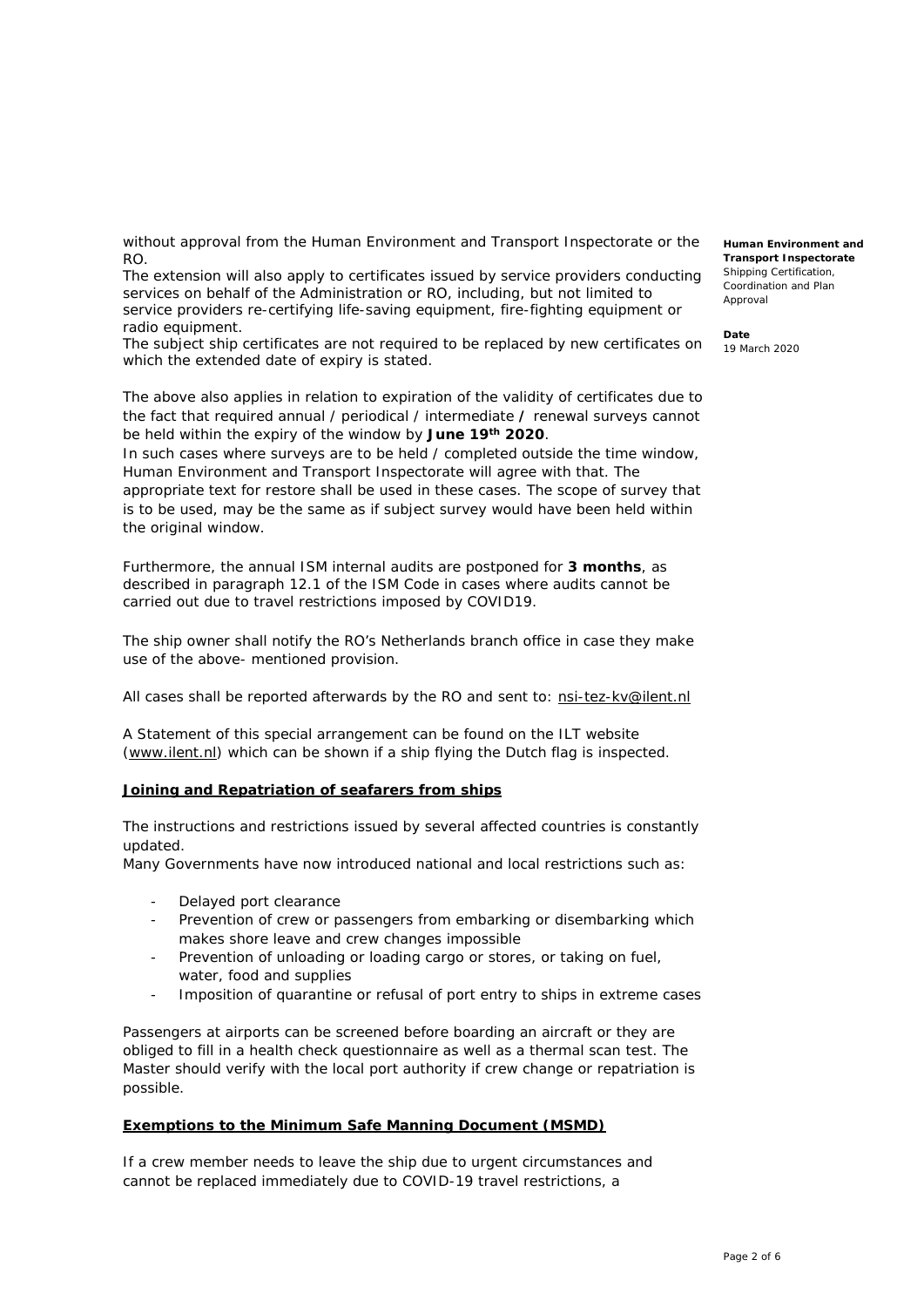dispensation can be requested for with the use of the form: "Application for temporary exemption for crew composition", which can be downloaded from: [https://english.ilent.nl/documents/forms/2016/10/20/form-application](https://english.ilent.nl/documents/forms/2016/10/20/form-application-temporary-exemption-for-crew-composition)[temporary-exemption-for-crew-composition](https://english.ilent.nl/documents/forms/2016/10/20/form-application-temporary-exemption-for-crew-composition) (English) or [https://www.ilent.nl/onderwerpen/aanvragen](https://www.ilent.nl/onderwerpen/aanvragen-certificaten/documenten/formulieren/2016/10/20/formulier-aanvraag-tijdelijke-ontheffing-bemanningssamenstelling)[certificaten/documenten/formulieren/2016/10/20/formulier-aanvraag-tijdelijke](https://www.ilent.nl/onderwerpen/aanvragen-certificaten/documenten/formulieren/2016/10/20/formulier-aanvraag-tijdelijke-ontheffing-bemanningssamenstelling)[ontheffing-bemanningssamenstelling](https://www.ilent.nl/onderwerpen/aanvragen-certificaten/documenten/formulieren/2016/10/20/formulier-aanvraag-tijdelijke-ontheffing-bemanningssamenstelling) (Dutch).

Subject temporary dispensation for the crew composition will have a period of validity of at least three months.

#### **Issue or Revalidation of a Dutch Certificate of Competency (CoC) or a Certificate of Proficiency (CoP) for tankers, Polar Code or IGF**

In order to face community based mitigation measures surrounding COVID-19, the Human Environment and Transport Inspectorate will grant a general extension for the validity of the following merchant marine personnel certificates:

- Certificates of Competency;
- Certificates of Proficiency;

The Human Environment and Transport Inspectorate has received several indications that seafarers may experience challenges completing STCW training courses required for the renewal of certain merchant marine personnel certificates. This could be caused by community based mitigation measures such as school closures, social distancing, or travel restrictions.

As a result, the Human Environment and Transport Inspectorate will grant a general extension to the validity of all Certificates of Competency and Certificates of Proficiency which are required by the Dutch Manning Act and accompanying legislation.

As of **March 19th 2020**, the validity of Dutch Certificates of Competency and - Proficiency which will expire before **June 19th 2020,** are granted an extended validity of **4 months** (from date of expiry). The individual seafarer will not be required to submit an application for renewal pending the COVID-19 related restrictions. After the period of 4 months, it will be evaluated if this period will be extended for another period of 4 months.

The extended validity has been granted in order to provide sufficient time for the situation to get back to normal, and to avoid reduced capacity issues when new STCW courses are offered.

For the sake of good order it is noted that Kiwa Register provides the possibility of digitally applying for a Dutch Certificate of Competency. This service will remain in place for seafarers who are in a position to submit such an application. For more information see: [https://www.kiwaregister.nl/productpagina](https://www.kiwaregister.nl/productpagina-scheepvaart)[scheepvaart](https://www.kiwaregister.nl/productpagina-scheepvaart) 

As soon as new Certificates of Competency and Certificates of Proficiency can be issued, their period of validity of five years will start from the expiry date of the previous certificates

**Human Environment and Transport Inspectorate** Shinning Certification Coordination and Plan Approval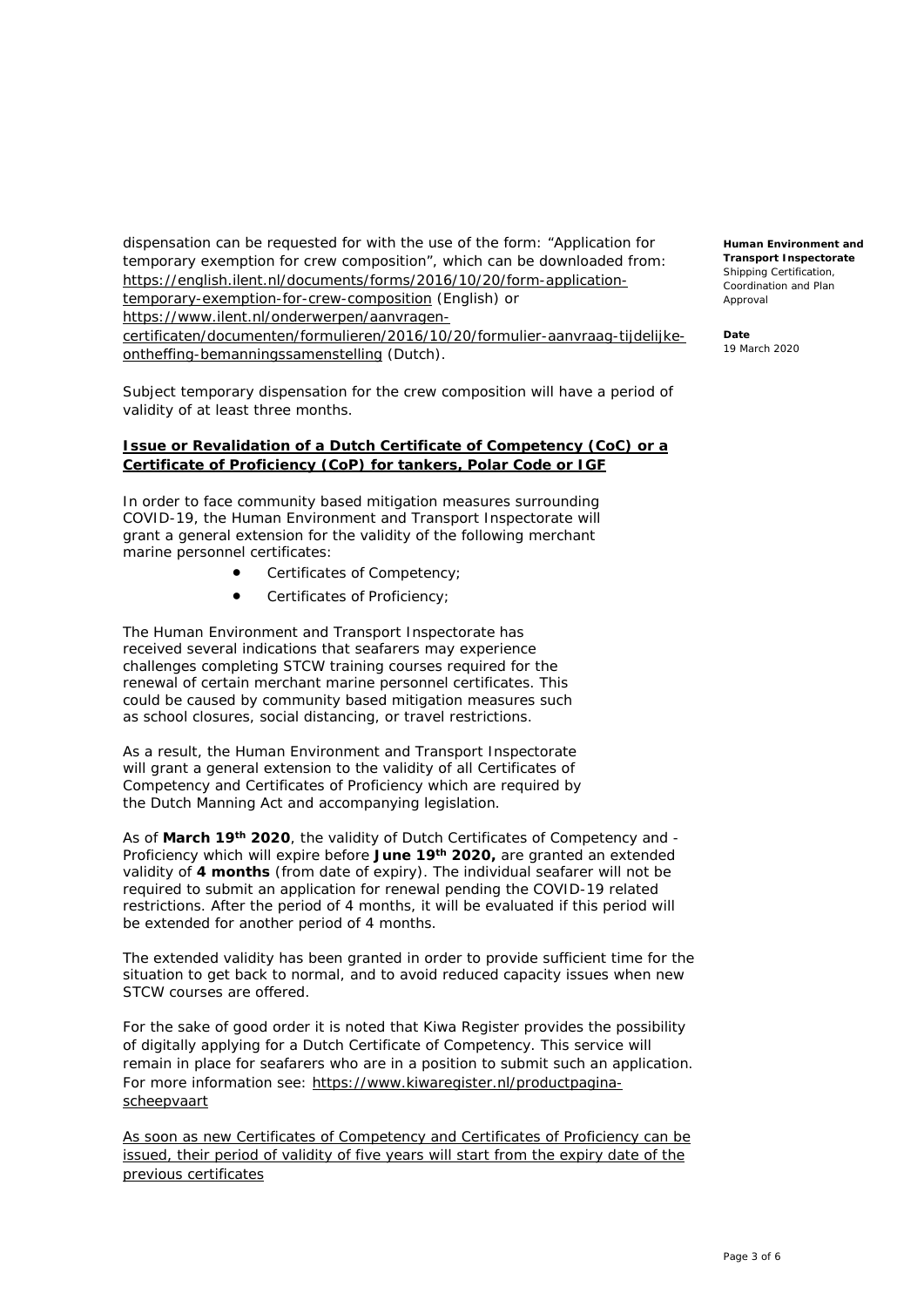# **Dutch Seaman's Book**

As of March 19<sup>th</sup> 2020 the validity of Dutch seaman's books which will expire before **June 19th 2020**, are granted also an extended validity of **4 months** (from date of expiry).

# **Certificates of Proficiency (CoP) for ratings**

CoPs for ratings of which the validity has been extended by a generic measure by the subject administration will also remain to be accepted as valid for service on board Dutch flagged ships.

# **Issue of a Recognition of a Certificate of Competency where a seafarer is unable to disembark the ship**

The validity of Dutch endorsements will be linked to the validity of the seafarer's national Certificate of Proficiency (CoP) or Certificate of Competence (CoC). If the seafarer's national CoC or CoP is renewed, it will be possible to apply for a new endorsement at KIWA Register. The seafarer will then automatically be granted a Certificate of Receipt of Application (CRA) and will be able to sail on Dutch ships for up to 3 months.

However, when a seafarer is unable to apply for a new CoC in his home country, he must request the maritime authority of the home country to issue a Statement to prolong the validity of the original CoC for a limited period of several months (e.g. three months). When such a Statement is provided, KIWA Register can issue a (second) CRA to enable the seafarer to continue to work on board.

If the administration that has issued the seafarer's national CoC or CoP chooses a general extension of the validity of the national CoC or CoP, the validity of the Dutch endorsement issued based on the current CoC/CoP will automatically be considered extended accordingly.

Also in this case, the seafarer will not be required to submit an application.

# **Seafarers with expired Certificates of Proficiency (= safety training)**

For a Dutch CoC holder whose Safety Training certificates have expired or will expire before **June 19th 2020**, are granted also an extended validity of **4 months** (from date of expiry), provided that the certificates were valid on March 1st 2020.

A Statement of the above mentioned measure will be provided on the ILT website [\(www.ilent.nl\)](http://www.ilent.nl/).

# **Maritime Labour Convention (MLC 2006) Seafarers who are onboard a ship beyond their Seafarer Employment Agreement (SEA) for reasons connected to COVID-19.**

The company shall inform its seafarers at all times of the risks of infection, the reasons why they must remain on board, the protective measures which have been taken, and the arrangements for their repatriation.

**Human Environment and Transport Inspectorate** Shinning Certification Coordination and Plan Approval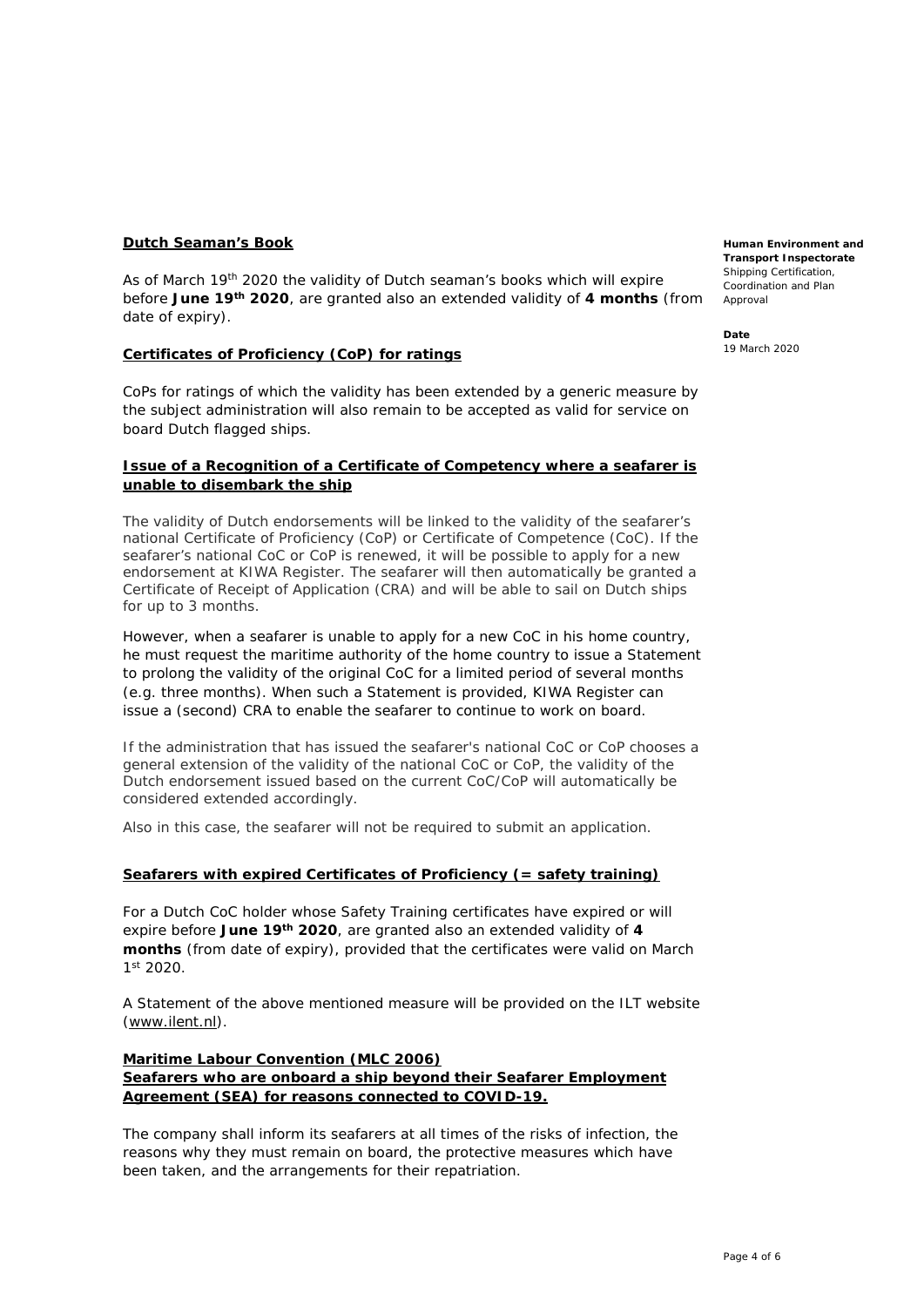A SEA shall remain valid until the seafarer has been repatriated. If the SEA has expired, the validity of the SEA must be extended or a new SEA shall be issued and the reasons for this decision shall be documented. The company shall make sure that the seafarers are repatriated at the first available opportunity. Any extension of an SEA shall be recorded in the ship's official logbook.

#### **Shipowner liability**

Shipping companies remain liable for costs pending repatriation such as medical care, crew transfer, isolation etc. If in doubt, please contact the financial security provider to confirm that the insurance or other financial security is in place for additional costs.

#### **Seagoing service**

All days spent on the ship when it is fully crewed and operational or warm layedup, although not carrying cargo, will be accepted as valid seagoing service for the revalidation of the CoC.

#### **Seafarer Medical Certificate**

If a Seafarer Medical Certificate expires during the voyage **or at** a location where it is not possible to obtain a new medical certificate, the medical certificate which is expired can still be used for a period of maximum 3 months beyond the expiry date, see Seafarer's Act article 47:

[\(https://wetten.overheid.nl/jci1.3:c:BWBR0009124&hoofdstuk=4&paragraaf=2&a](https://wetten.overheid.nl/jci1.3:c:BWBR0009124&hoofdstuk=4¶graaf=2&artikel=47&z=2020-01-01&g=2020-01-01) [rtikel=47&z=2020-01-01&g=2020-01-01\)](https://wetten.overheid.nl/jci1.3:c:BWBR0009124&hoofdstuk=4¶graaf=2&artikel=47&z=2020-01-01&g=2020-01-01)

Based on article 113 of the Seafarers Decree expired Seafarer Medical Certificates with an expire date in between **March 19th and June 19th 2020** are recognized as valid Seafarer Medical Certificates.

For the application of a CoC at KIWA Register the Seafarer Medical Certificate may be expired for maximum 3 months.

# **Port State Control**

Port State Control has issued the TEMPORARY GUIDANCE RELATED TO COVID-19 FOR PORT STATE CONTROL AUTHORITIES on March 18<sup>th</sup> 2020 in which they require that when a ship does not comply with the requirements of the surveys, inspections and audits contained in the relevant convention instruments, the ship must provide evidence to the port State that the Flag state has agreed to an exceptional delay specific to COVID-19. There should also be evidence that the ship has a plan that covers how the ship will be brought back into the regular survey or audit cycle.

#### **Important information**

The *Rijksinstituut voor Volksgezondheid en Milieu* (RIVM) is leading in the response of the Netherlands to the Coronavirus (COVID-19) global outbreak. The latest news you can find here: [https://www.rivm.nl/coronavirus/covid-19.](https://www.rivm.nl/coronavirus/covid-19)

**Human Environment and Transport Inspectorate** Shipping Certification, Coordination and Plan Approval